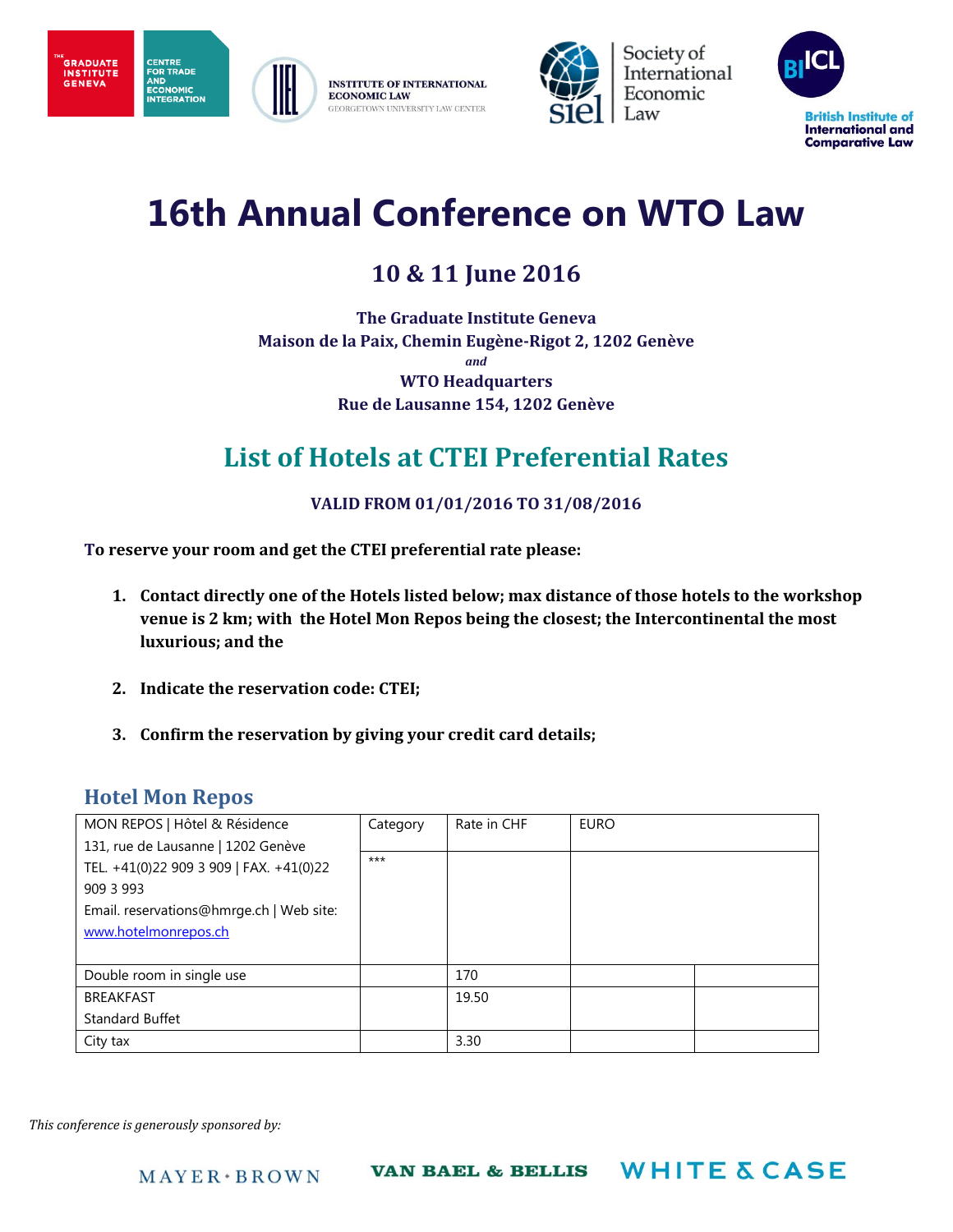



**INSTITUTE OF INTERNATIONAL ECONOMIC LAW** GEORGETOWN UNIVERSITY LAW CENTER



Society of<br>International Economic Law

**WHITE & CASE** 



### **Hotel Intercontinental**

**CENTRE<br>FOR TRADE<br>AND<br>ECONOMIC<br>INTEGRATION** 

| <b>HOTEI INTERCONTINENETAL</b>                                                                         | Category | Rate in CHF | <b>EURO</b> | <b>USD</b> |
|--------------------------------------------------------------------------------------------------------|----------|-------------|-------------|------------|
| 7-9 Chemin du Petit Saconnex, CH - 1209                                                                | ****     |             |             |            |
| Genève.                                                                                                |          |             |             |            |
| Phone: +41 22 919 3939   Direct: +41 22                                                                |          |             |             |            |
| 919 3236   Fax: +41 22 919 3838   Mobile:                                                              |          |             |             |            |
| +41 79 594 1734                                                                                        |          |             |             |            |
| Email: corinna.jezzi@intercontinental-                                                                 |          |             |             |            |
| geneva.ch                                                                                              |          |             |             |            |
|                                                                                                        |          |             |             |            |
| <b>Superior</b>                                                                                        |          | 280         |             |            |
| Contemporary and restful, the                                                                          |          |             |             |            |
| Superior room offers a 25 sqm space                                                                    |          |             |             |            |
| and will charm you with its modern                                                                     |          |             |             |            |
| furniture and a delightful mountain                                                                    |          |             |             |            |
| view.                                                                                                  |          |             |             |            |
|                                                                                                        |          | 395         |             |            |
| <b>Deluxe Lake view</b>                                                                                |          |             |             |            |
| The Deluxe Lake view (25 sqm) offers all                                                               |          |             |             |            |
| the comfort offered by an Superior Room                                                                |          |             |             |            |
| enhanced by delightful view of Geneva                                                                  |          |             |             |            |
| lake, the Mont-Blanc and the city.                                                                     |          |             |             |            |
| City Tax                                                                                               |          | 4.75        |             |            |
| <b>Details</b>                                                                                         |          |             |             |            |
| These rates are per room, per night including VAT (3.8%). City Tax at CHF 4,75.- per person, per night |          |             |             |            |
| Buffet Breakfast included in the Woods Restaurant Supplement double occupancy: 46.- CHF                |          |             |             |            |
| FREE WIFI available in all rooms and public areas, Free Geneva Travel Card for public transport        |          |             |             |            |
| Contact: Corinna Iezzi ; Senior Sales manager corinna.iezzi@intercontinental-geneva.ch                 |          |             |             |            |
|                                                                                                        |          |             |             |            |

### **Hotel Drake Longchamp**

| <b>HOTEL</b>                 | Category | Rate in CHF | <b>EURO</b> | <b>USD</b> |
|------------------------------|----------|-------------|-------------|------------|
| <b>Hotel Drake Longchamp</b> |          |             |             |            |
| 7 rue Butini                 | $***$    |             |             |            |
| <b>1202 GENEVE</b>           |          |             |             |            |
| Tel: +41.22.716.48.48        |          |             |             |            |
| Email: ytaylor@hdlge.ch      |          |             |             |            |
| Double room in single use    |          | 165.0       |             |            |
|                              |          |             |             |            |

**VAN BAEL & BELLIS** 

*This conference is generously sponsored by:*

 $MAYER+BROWN$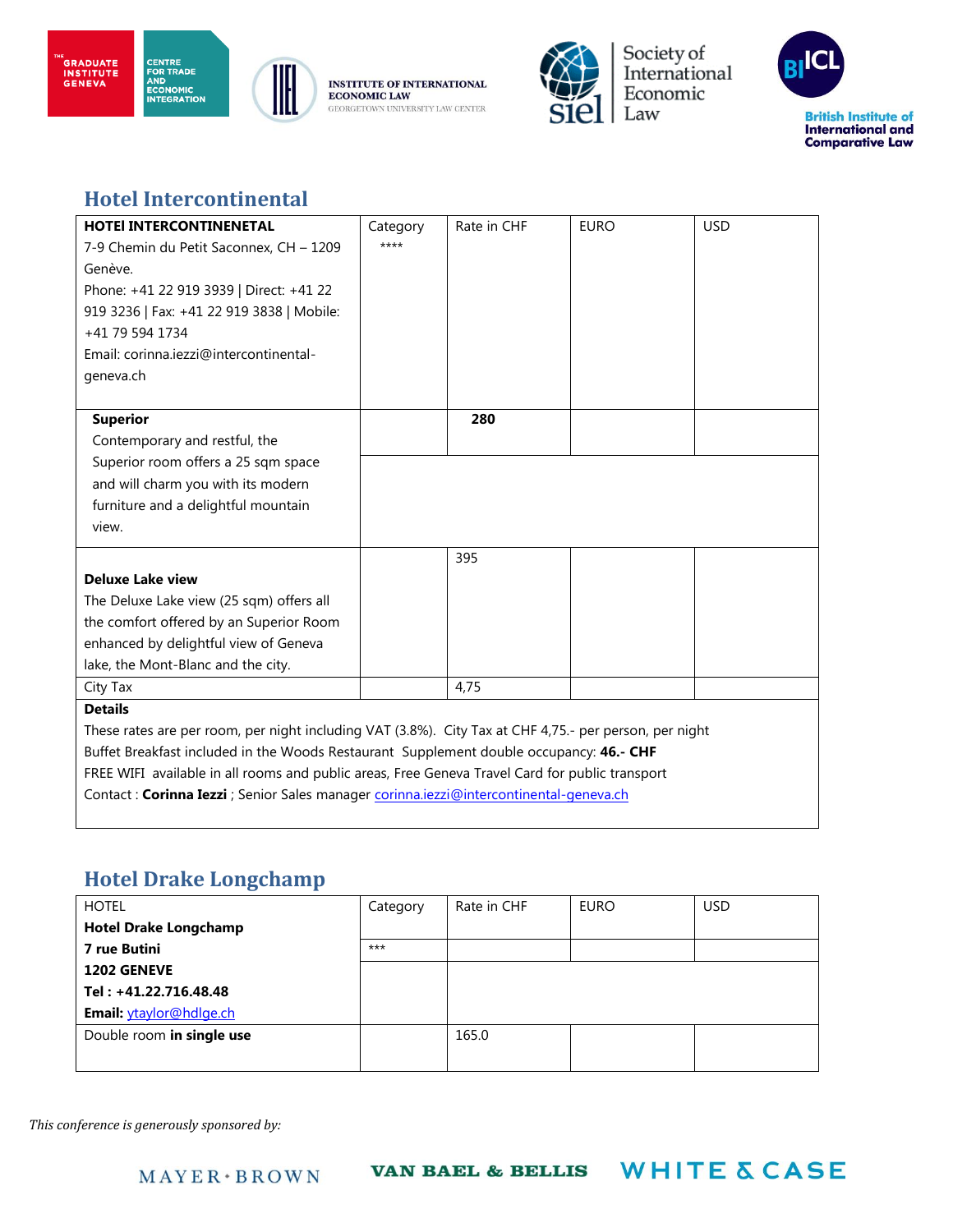



**CENTRE<br>FOR TRADE<br>AND<br>ECONOMIC<br>INTEGRATION** 

**INSTITUTE OF INTERNATIONAL ECONOMIC LAW** GEORGETOWN UNIVERSITY LAW CENTER



Society of<br>International Economic Law



| <b>BREAKFAST Standard Buffet</b>                                                                |  | 19.50 |  |  |
|-------------------------------------------------------------------------------------------------|--|-------|--|--|
|                                                                                                 |  |       |  |  |
| City Tax                                                                                        |  | 3.30  |  |  |
| FREE WIFI available in all rooms and public areas. Free Geneva Travel Card for public transport |  |       |  |  |
| Tram N° 15 to the International Organizations / Airport                                         |  |       |  |  |

## **Hotel Kipling**

| <b>HOTEL</b>                                                                                   | Category | Rate in CHF | <b>EURO</b> |  |
|------------------------------------------------------------------------------------------------|----------|-------------|-------------|--|
| <b>KIPLING</b>                                                                                 |          |             |             |  |
| 27 rue de la Navigation                                                                        | $***$    |             |             |  |
| 1201 GENEVE                                                                                    |          |             |             |  |
| Tel: +41.22.544 40 40                                                                          |          |             |             |  |
| Email: kipling@manotel.com                                                                     |          |             |             |  |
| http://www.hotelkiplinggeneva.com                                                              |          |             |             |  |
| Single or Double room (20 sq meter)                                                            |          | 220.0       |             |  |
|                                                                                                |          |             |             |  |
| BREAKFAST Single or Double room                                                                |          | 18.0        |             |  |
| (Standard Buffet                                                                               |          |             |             |  |
| City Tax                                                                                       |          | 3.30        |             |  |
| FREE WIFI available in all rooms and public area; Free Geneva Travel Card for public transport |          |             |             |  |

## **Hotel John KNOX**

| <b>HOTEL</b>                                        | Category | Rate in CHF    | <b>EURO</b> | <b>USD</b> |
|-----------------------------------------------------|----------|----------------|-------------|------------|
| John KNOX                                           |          |                |             |            |
| 7, chemin des Crêts de Pregny - 1218                | $***$    |                |             |            |
| Grand-Saconnex                                      |          |                |             |            |
| http://www.johnknox.ch/housing/single-              |          |                |             |            |
| and-double-room/                                    |          |                |             |            |
| Single *                                            |          | 107. breakfast |             |            |
|                                                     |          | included       |             |            |
| Studio ** (2 rooms)                                 |          | 145            |             |            |
|                                                     |          |                |             |            |
| <b>Breakfast</b>                                    |          |                |             |            |
|                                                     |          |                |             |            |
| City Tax                                            |          | 3.30           |             |            |
| FREE WIFI available in all rooms and public areas,  |          |                |             |            |
| Free Geneva Travel Card for public transport        |          |                |             |            |
| Ligne F or 28 : Stop Vi de Champ and 10 min walking |          |                |             |            |

*This conference is generously sponsored by:*

 $MAYER*BROWN$ 

**VAN BAEL & BELLIS** 

**WHITE & CASE**